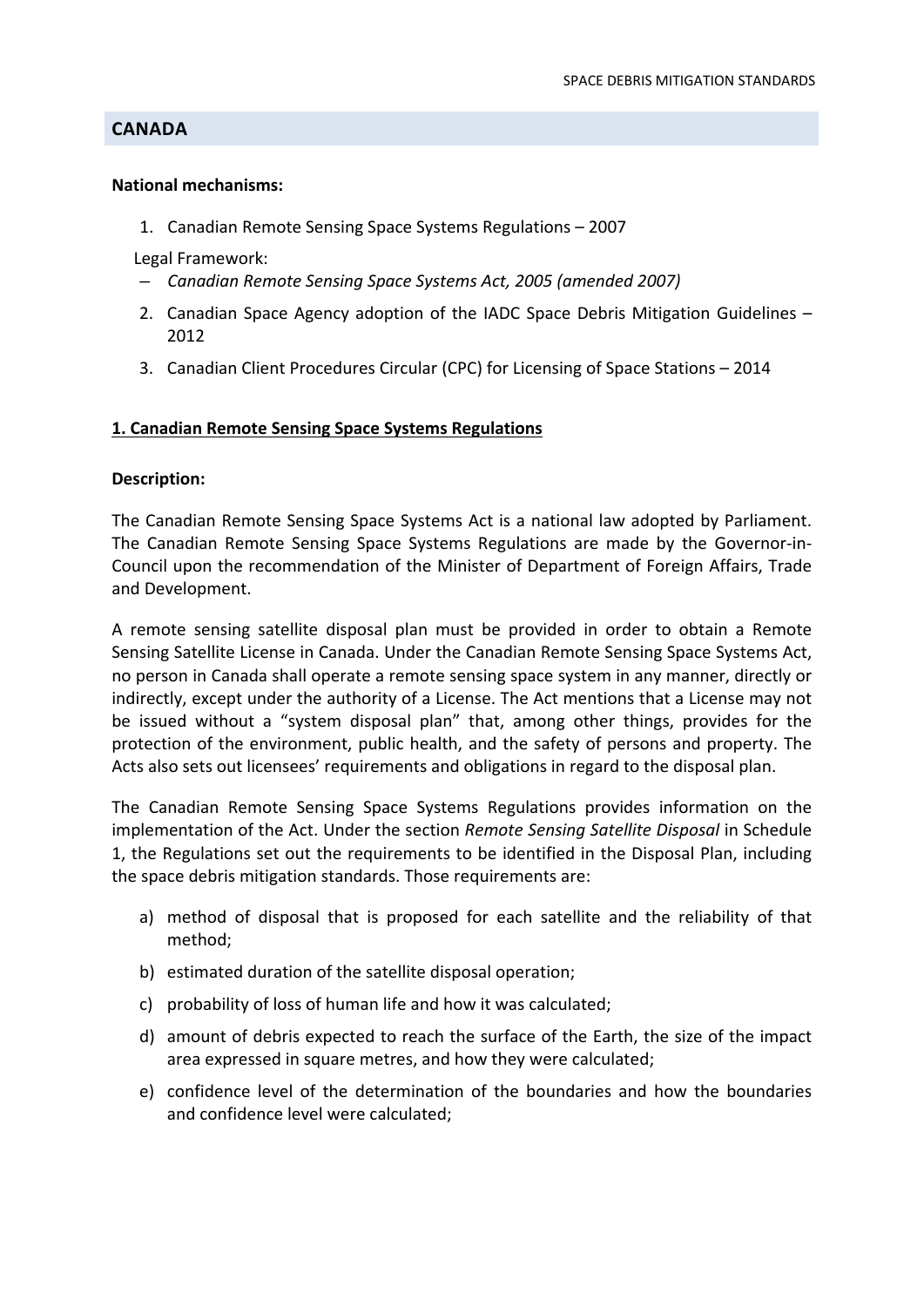- f) identity and quantity of hazardous material and dangerous goods contained in each satellite at the end of its mission life, the quantity expected to reach the surface of the Earth on re-entry and how the quantities were calculated;
- g) orbital elements and epochs of the proposed disposal orbits for each satellite;
- h) an assessment of space debris expected to be released from each satellite during normal operations by explosions, by intentional break‐ups and by on‐orbit collisions, and the measures proposed to mitigate the production of space debris.

## **Applicability:**

The Act and its regulations are mandatory in Canada, and also apply to the following persons with respect to their activities outside Canada:

- (A) Canadian citizens;
- (B) permanent residents;
- (C) corporations that are incorporated or continued under the laws of Canada or a province;
- (D) members of any prescribed class of persons having a substantial connection to Canada related to remote sensing space systems.

‐‐‐

# **2. Canadian Space Agency adoption of the IADC Space Debris Mitigation Guidelines**

#### **Description:**

The Canadian Space Agency (CSA) adopted the Inter‐Agency Space Debris Coordination Committee (IADC) Space Debris Mitigation Guidelines in 2012 to mitigate the potential creation of space debris generated from its projects, missions and activities. It is intended to apply the IADC guidelines in the planning, design, construction, operation and end of life of CSA projects, missions and activities for which a Space Debris Mitigation Plan will be established as required in the guidelines.

#### **Applicability:**

The IADC Space Debris Mitigation Guidelines will apply to all CSA projects, missions and activities.

‐‐‐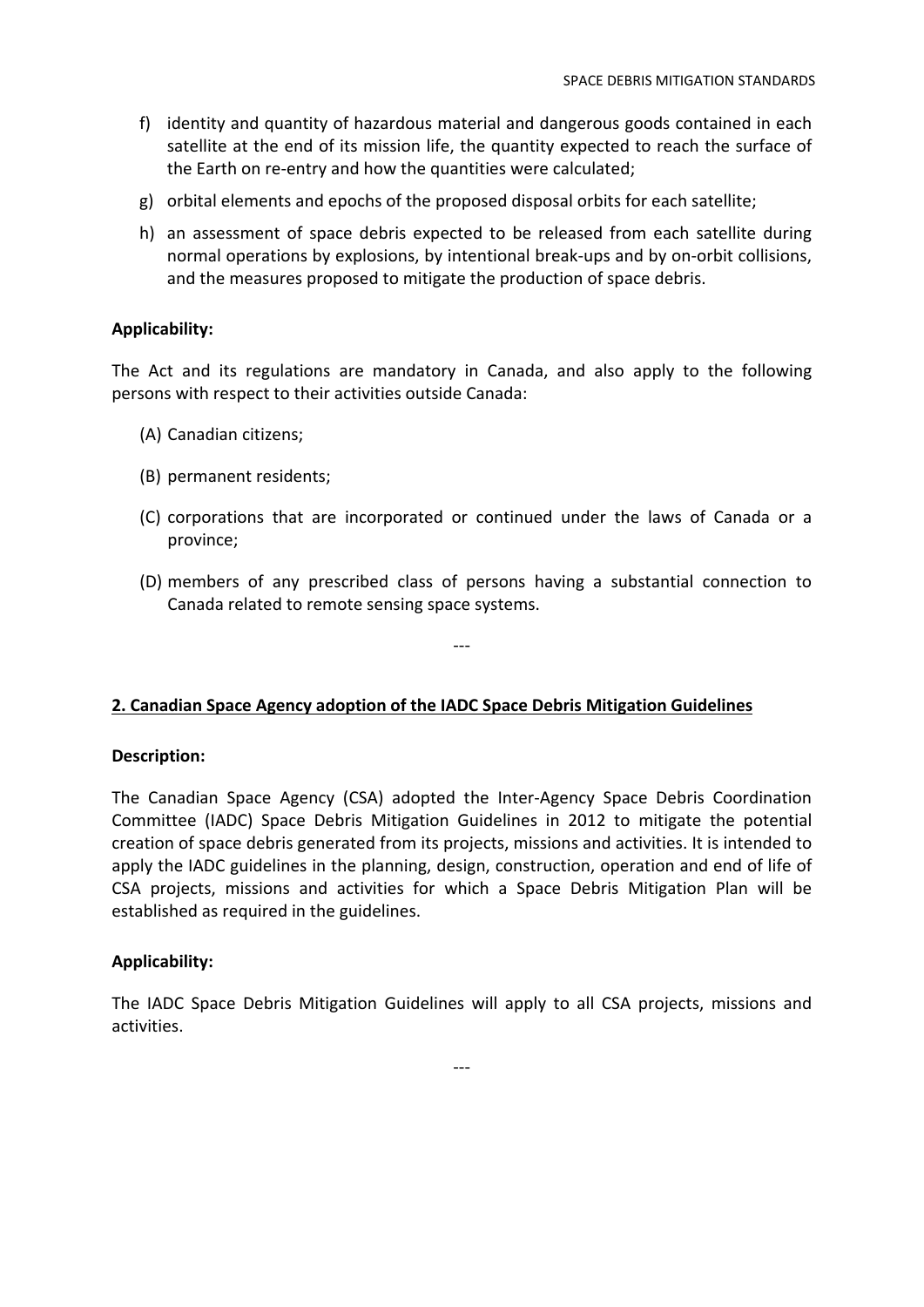# **3. Canadian Client Procedures Circular (CPC) for Licensing of Space Stations**

## **Description:**

Industry Canada, a Department of the Government of Canada, implemented a licensing regime for space stations (satellites) in 2014. The document *Client Procedures Circular (CPC) 2‐6‐02 – Licensing of Space Stations* sets out general licensing procedures for all Canadian space stations (satellites), including application requirements and post-authorization procedures related to licenses that use radio spectrum.

Section 3.3.3 Space Debris Mitigation Plan of CPC‐2‐6‐02 requires that applicants for space station spectrum and radio licences submit a Space Debris Mitigation Plan as part of their applications.

Industry Canada distinguishes between geostationary satellites and non‐geostationary satellites. The following is an excerpt from section 3.3.3 of the CPC 2‐6‐02 describing the policy requirement:

- For geostationary satellites, the applicant must submit a plan for de‐orbiting their satellite(s) in compliance with Recommendation ITU–R S.1003‐2, *Environmental Protection of the Geostationary Satellite Orbit.*
- For non‐geostationary satellites, the applicant must submit a plan for de‐orbiting their satellite(s) in accordance with best industry practices.

# **Applicability:**

Use of radio frequencies in Canada requires the regulatory approval that is provided through a Radio Licence issued by Industry Canada. The space debris mitigation requirement is applicable to all space stations (satellites) licensed in Canada. The licensee must agree to comply with all the conditions of licence prior to being granted the licence.

‐‐‐

## **Relation to international mechanisms:**

Canada contributed to and supported the development of the Space Debris Mitigation Guidelines of the Committee.

The space debris mitigation requirements of the Canadian Remote Sensing Space Systems Regulations are consistent with the Space Debris Mitigation Guidelines of the Committee and the IADC Space Debris Mitigation Guidelines.

The IADC Space Debris Mitigation Guidelines adopted by the CSA are consistent with the Space Debris Mitigation Guidelines of the Committee. They are also in compliance with the ISO 24113: Space Systems – Space Debris Mitigation Requirements, and the ITU recommendations ITU‐R S.1003.